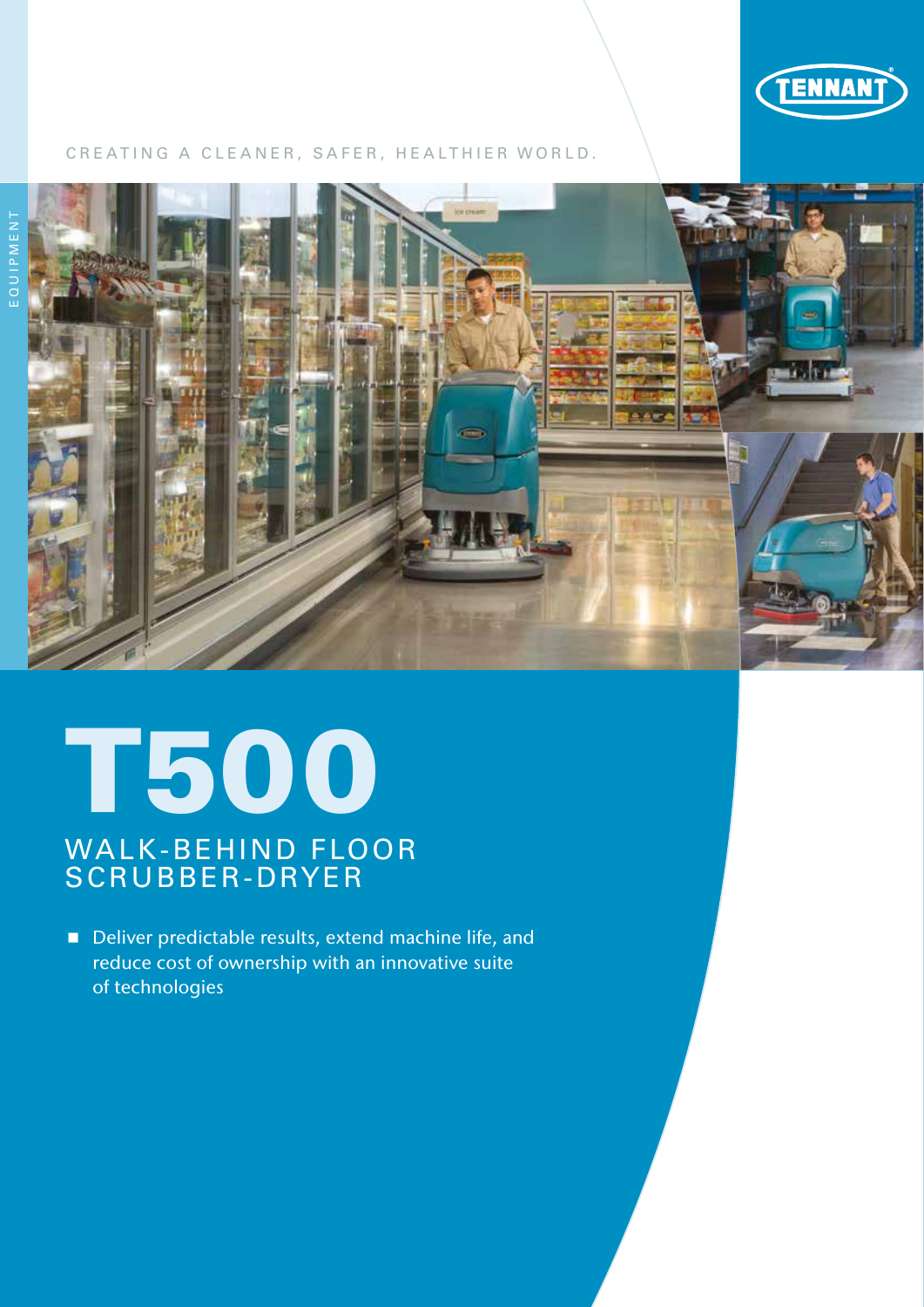# IMPROVE THE EFFECTIVENESS OF YOUR CLEANING RESOURCES, INVESTMENTS, AND OPERATIONS WITH A NEW SUITE OF TECHNOLOGIES



- Reduce costs to clean, increase productivity, and simplify operator training with the T500's suite of innovative technologies, such as optional ec-H2O NanoClean<sup>™</sup>, IRIS® Fleet Manager, or Pro-Panel™ LCD touch screen with customisable Zone Settings™.
- $\blacksquare$  Quiet-Mode<sup>TM</sup> reduces noise levels for daytime cleaning without disruption.
- **Effectively remove floor finish without expensive stripping chemicals and** improve cleaning performance with the orbital cleaning head option, featuring optimal down pressure and high RPMs.
- Reduce risk of slips and falls with a redesigned squeegee and integrated P-trap that improves water pick up and prevents water from dripping on the floor after cleaning.
- Reduce time spent trying to accurately fill the solution tank with optional autofill and water level monitor.
- $\blacksquare$  Reduce the risk of contact with dirty recovery water and decrease the need for secondary cleaning operations caused from spills with optional flow control valve.
- Charge batteries safely with the lid closed with on-board charger fan and integrated venting.
- Optimise long-term performance of wet batteries with Smart-Fill™ automatic battery watering.
- Help prevent breakdowns and simplify preventive maintenance and training with yellow touch points.

# INNOVATIVE, EXCLUSIVE TECHNOLOGIES



Smart-Fill™ makes battery maintenance safer by removing the task of checking, opening, and filling wet batteries.



Deliver predictable cleaning results with operator ID, on-demand tutorial videos and customisable Zone Settings™ with Pro-Panel technology.



Increase productivity, reduce cost to clean and make informed decisions with intelligent insights from IRIS® Fleet Manager.



ec-H2O NanoClean™ technology electrically converts water into an innovative cleaning solution that cleans effectively, saves money, improves safety, and reduces environmental impact compared to daily cleaning floor chemicals and methods.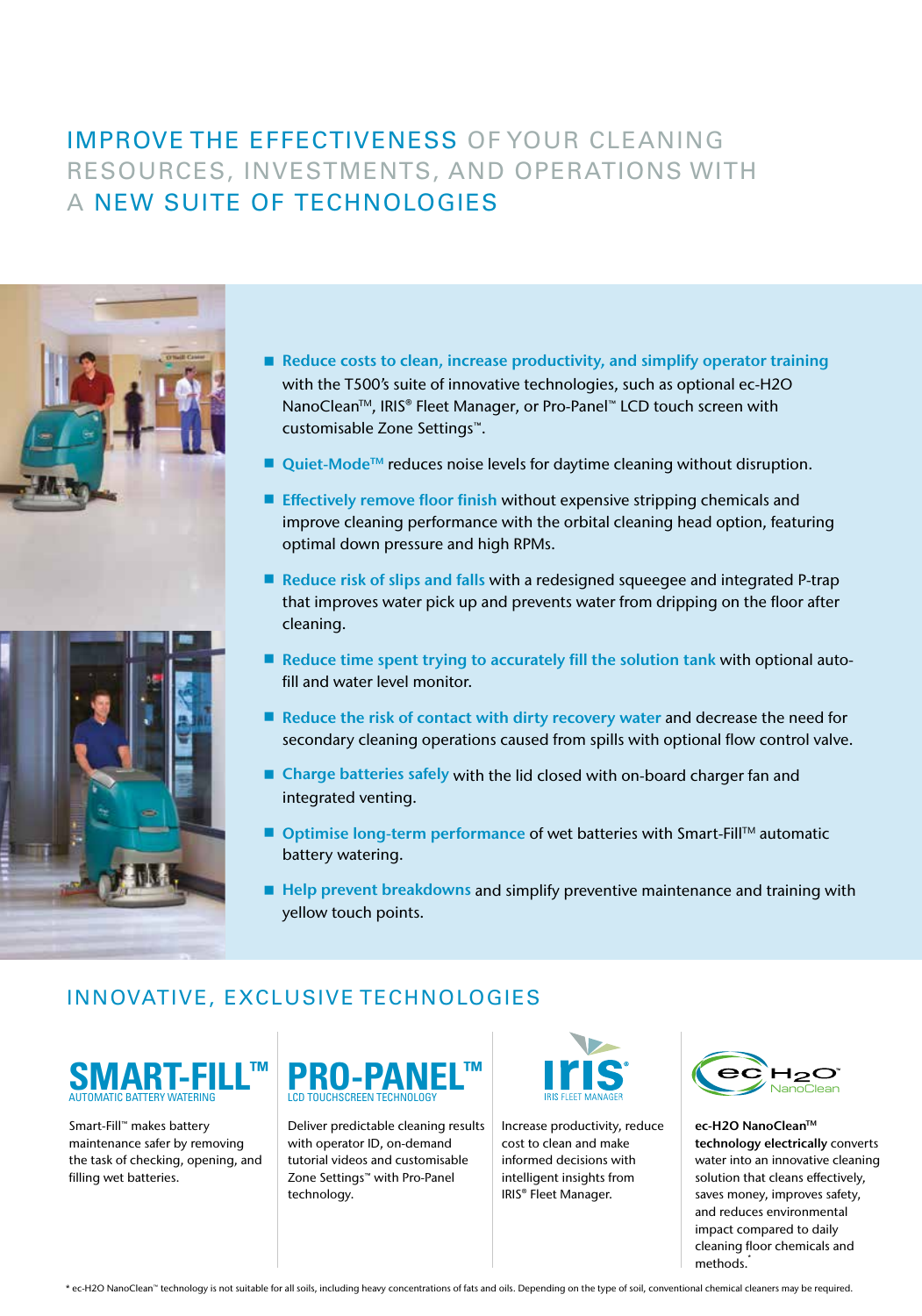# THE T500 SCRUBBER-DRYER DELIVERS OPTIMAL PERFORMANCE AND CONSISTENT RESULTS ON VIRTUALLY ANY HARD FLOOR SURFACE CONDITION WHILE LOWERING CLEANING COSTS



# THE T500 ADDRESSES YOUR KEY BUSINESS CHALLENGES

### REDUCE COST TO CLEAN

€

0

R

R

Extend machine life and reduce costs of ownership with an innovative suite of technologies and durable components.

### IMPROVE HEALTH AND SAFETY

Innovative features maintain health and safety of operators, customers, and the environment.

### ENHANCE FACILITY IMAGE

Deliver predictable results and maintain the cleanliness and appearance of your facility's floor, enhancing your facility's image.

### MINIMISE ENVIRONMENTAL IMPACT

Reduce environmental impact with detergent-free cleaning options.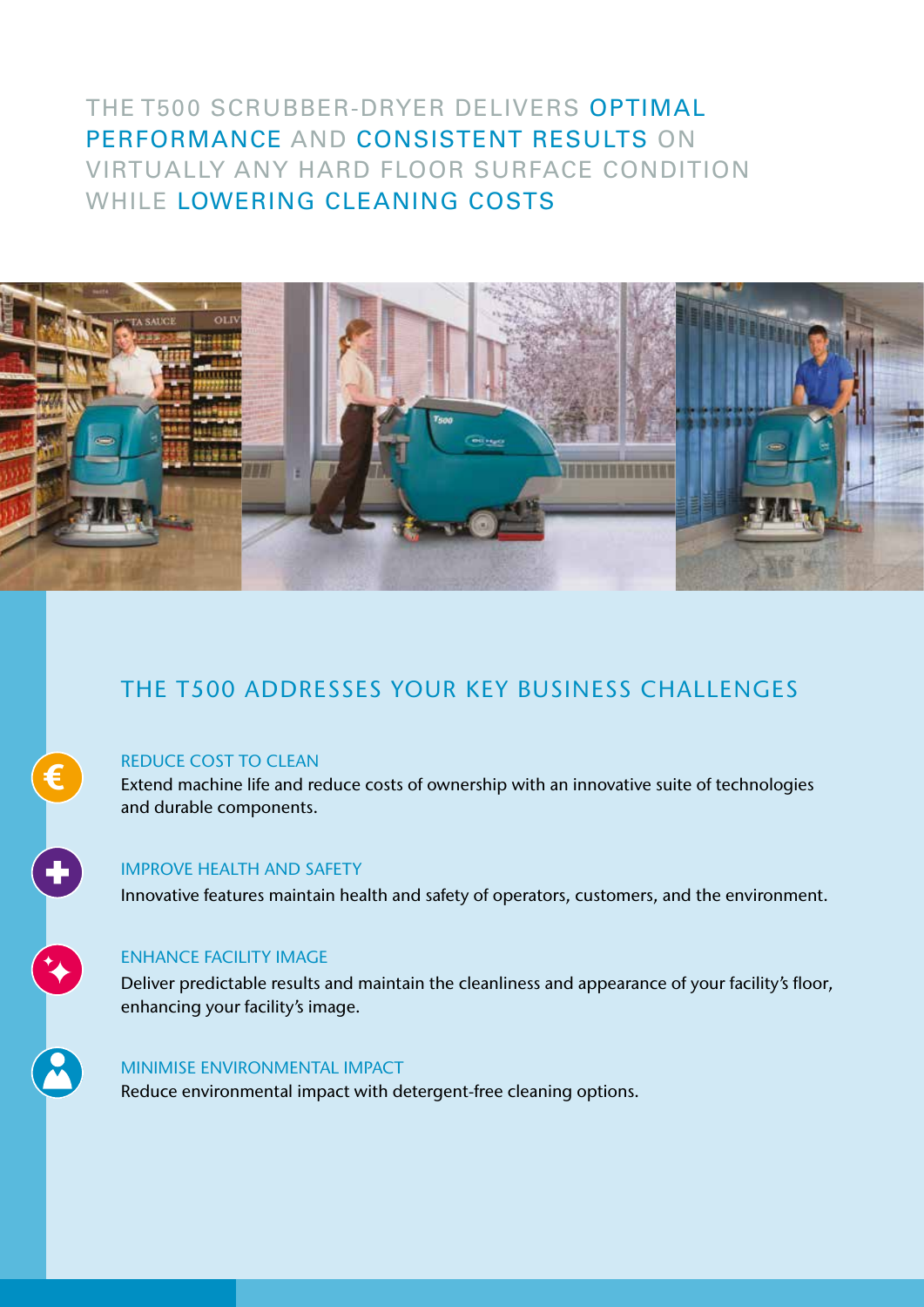## INSIDE THE

# T500

Easily clean Hygenic® tanks to help reduce mold, bacteria, and other contaminants

ec-H2O NanoClean® technology with optional Severe Environment™ Switch allows you to tackle trouble areas on-demand

Easily fill your machine with an accessible port at the front

Quickly and ergonomically install disk pads and brushes with Insta-Fit™ and gimbal mount heads

Improve operator ergonomics with propel direction switch and speed settings within easy reach

> Keep the cleaning supplies you need on hand with the built-in accessory trays

Easily and ergonomically lower and raise the foot activated squeegee

Virtually eliminate water drips with an integrated P-trap and up to a 4-second vacuum delay

Optional Smart-fill™ technology prevents operators from using scrubbing functions on dry batteries and a control panel alert notifies operators when the distilled water tank is low

Orbital scrubbing is ideal for daily cleaning of floors and sideboards.

Reduce time spent trying to accurately fill the solution tank with auto-fill and water level monitor.

Quickly and easily clean recovery tank with optional on-board spray nozzle and hose.

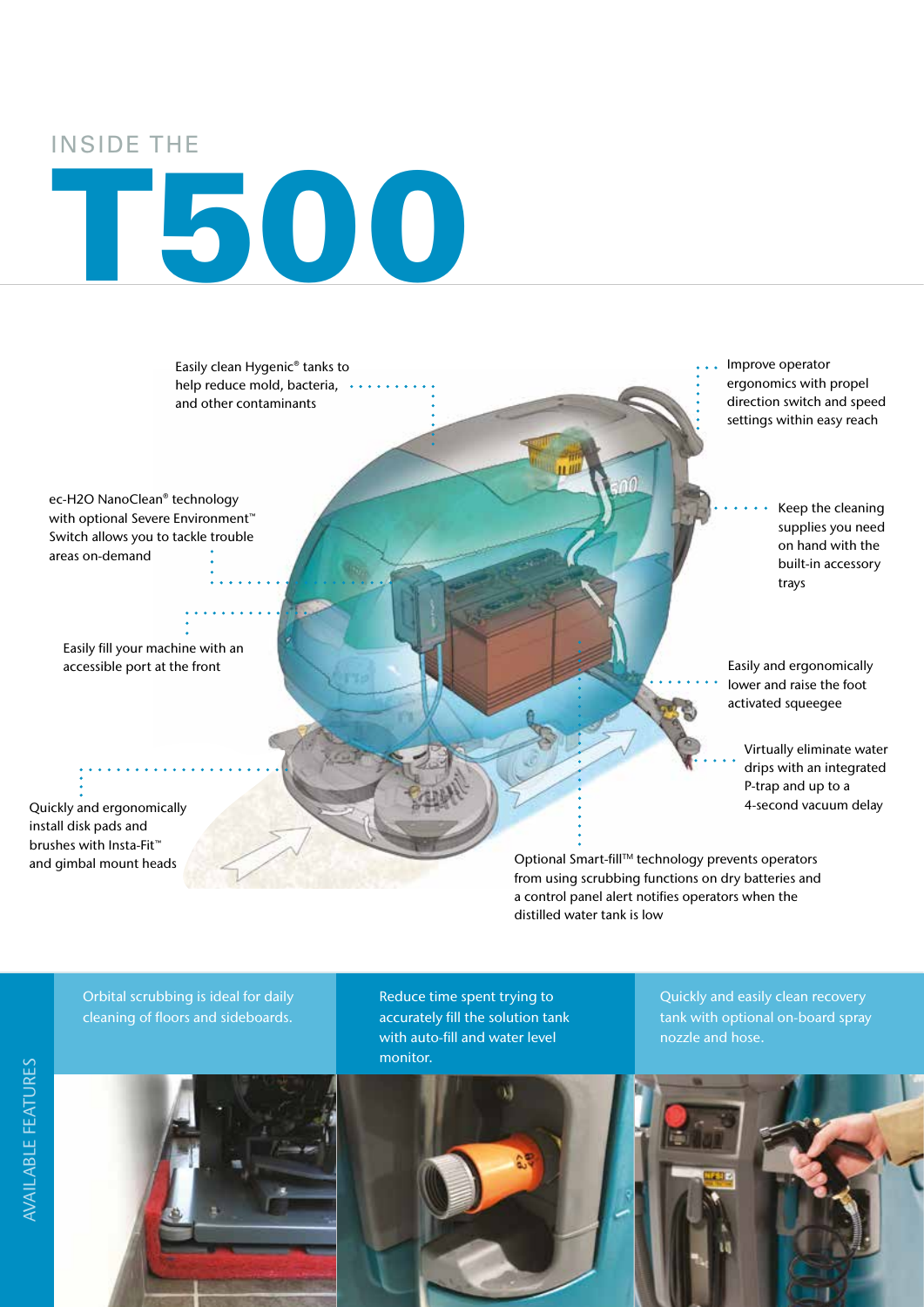# TECHNOLOGIES TO MAKE CLEANING EASIER

## T500 CONTROL PANEL OPTIONS



#### Pro-Membrane™ (Standard)

- 1-step<sup>™</sup> start button
- 3 down pressure settings
- 4 water flow settings
- Quiet-Mode<sup>™</sup> (62 dBA)
- Supervisor lockout mode
- Fault code display, BDI LEDs
- 3 Zone Settings™



#### Pro-Panel™ LCD Touch Screen (Option)

- 1-step<sup>™</sup> start button
- 3 down pressure settings
- 4 water flow settings
- Quiet-Mode<sup>™</sup> (62 dBA)
- Supervisor lockout mode
- **Fault code display with on-screen alert**
- 4 Zone Settings™ with customizable labels
- **Superviser and Operator ID log-in**
- 28 languages available
- On-demand training/maintenance videos

## WHY CHOOSE TENNANT*TRUE®* BRUSHES ON T500?

Save money, cleaning time and water with genuine Tennant*True®* scrubbing brushes, designed specifically for Tennant machines to maximize their cleaning performance.

The NEW INSTA-FIT™ DISC BRUSH also simplifies the maintenance:

- § Take the guesswork out of the machine maintenance. The yellow brush wear indicator will ensure the brushes are replaced at the correct interval time.
- § Reduce the daily time and effort required to install and remove the brushes thanks to the yellow touchpoints and self-aligning interface.





## SMART-FILL™ AUTOMATIC BATTERY WATERING

Smart-Fill is the first on-board battery watering system that automatically fills batteries correctly, at the best time in the charging cycle and with minimal human intervention, making battery maintenance easy and virtually worry-free.



### TENNANT*TRUE*® PARTS AND SERVICE

- Reduce rework, labor and safety costs by using only Tennant*True®* parts and service.
- **Leverage the knowledge** and experience of over 220+ factory trained Tennant service technicians that utilize only Tennant*True®* parts to ensure optimal cleaning performance.
- $\blacksquare$  Select from a wide array of Tennant service plans designed to meet your cleaning equipment needs – whether that includes peace of mind and budget control, speed of response or uptime.